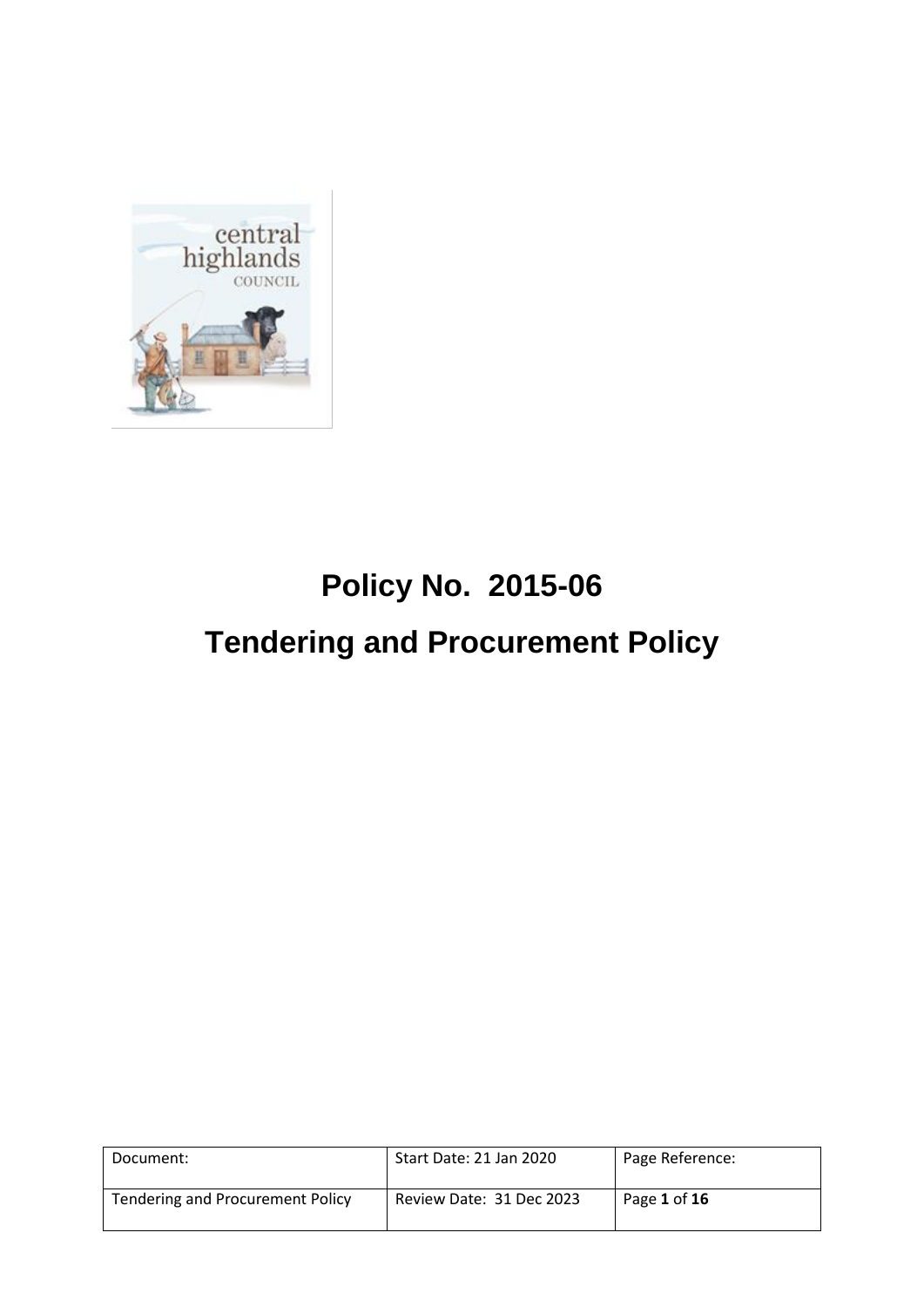| <b>CONTENTS:</b> |            |                                                                                                            | Page No.  |
|------------------|------------|------------------------------------------------------------------------------------------------------------|-----------|
| 1.               | Purpose    |                                                                                                            | 3         |
| 2.               |            | Legislative Requirements, Regulations and Associated Council Policies,<br><b>Procedures and Guidelines</b> | 4         |
| 3.               |            | Glossary of Terms                                                                                          | $4 - 7$   |
| 4.               |            | Guidelines - Tendering and Procurement Thresholds                                                          | 8         |
| 5.               |            | Processes and Principles                                                                                   | $9 - 12$  |
|                  | 5.1        | Specifications                                                                                             | 9         |
|                  | 5.2        | <b>Public Notice</b>                                                                                       | 9         |
|                  | 5.3        | Variations to a Tender                                                                                     | 10        |
|                  | 5.4        | <b>Expression of Interest</b>                                                                              | 10        |
|                  | 5.5        | Invitation to Tender                                                                                       | $10 - 11$ |
|                  | 5.6        | <b>Opening of Tenders</b>                                                                                  | 11        |
|                  | 5.7        | Acceptance or Rejection of Tender                                                                          | 11        |
|                  | 5.8        | <b>Tender Evaluation</b>                                                                                   | $11 - 12$ |
|                  | 5.9        | Award of Contract                                                                                          | 12        |
|                  | 5.10       | Notification of Awarding the Contract                                                                      | 12        |
| 6.               |            | <b>Complaints Process</b>                                                                                  | 12        |
| 7.               | Exemptions |                                                                                                            | 13        |
| 8.               | Reporting  |                                                                                                            | 14        |
| 9.               |            | Confidentiality                                                                                            | 14        |
| 10.              |            | <b>Special Considerations</b>                                                                              | $15 - 16$ |
|                  | 10.1       | <b>Budgetary Restrictions</b>                                                                              | 15        |
|                  | 10.2       | Sensitive Information and Conflicts of Interest                                                            | 15        |
|                  | 10.3       | Disposals and Trade-Ins                                                                                    | $15 - 16$ |
|                  | 10.4       | Disposal of Items to Staff, Contractors, Sub-Contractors,<br><b>Consultants and Elected Members.</b>       | 16        |

| Document:                               | Start Date: 21 Jan 2020  | Page Reference: |
|-----------------------------------------|--------------------------|-----------------|
| <b>Tendering and Procurement Policy</b> | Review Date: 31 Dec 2023 | Page 2 of 16    |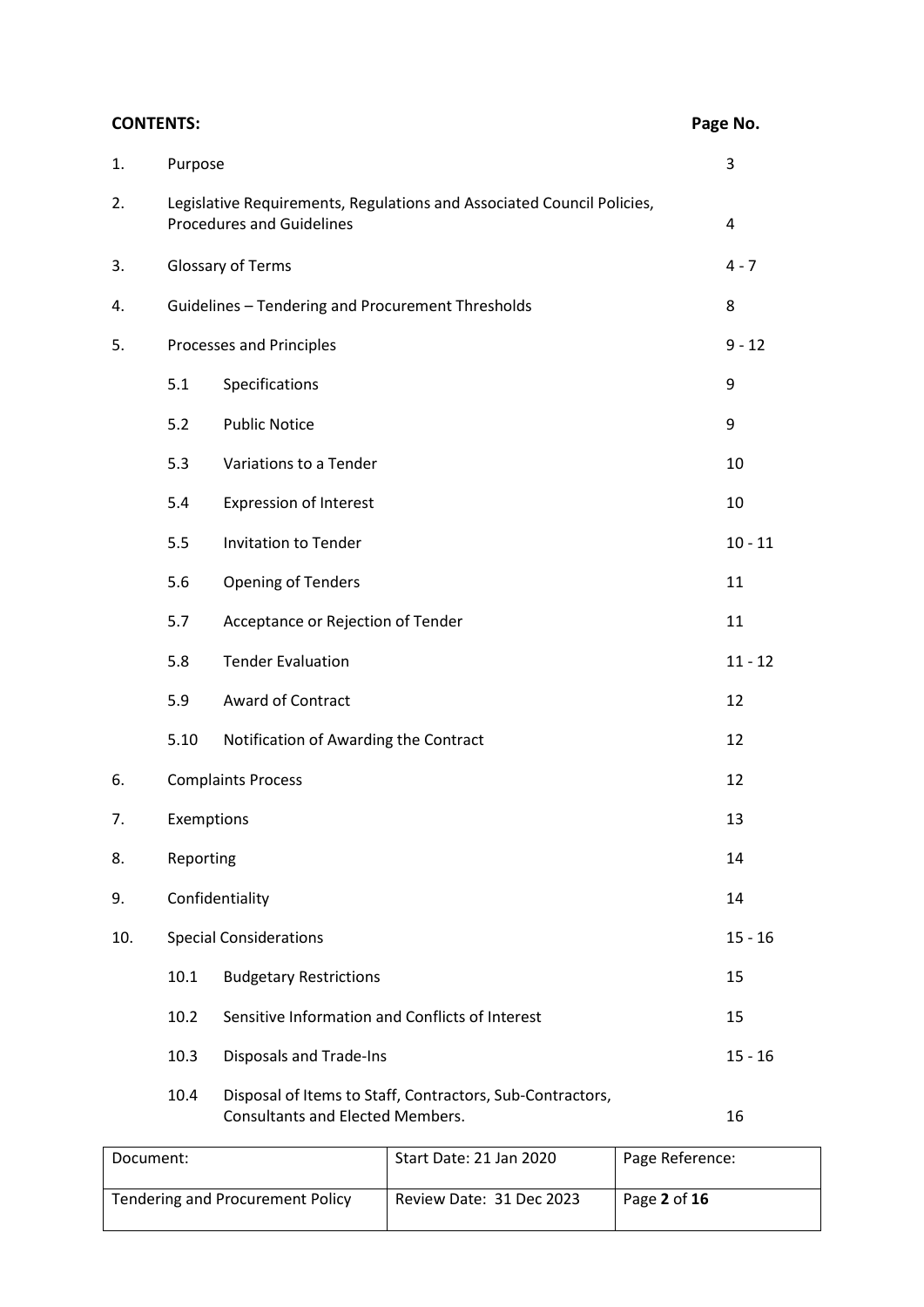## **1. Purpose**

This Policy applies to all tendering and procurement which the Council is obliged to conduct under the Local Government Act 1993 (the Act). The Policy gives guidance for tendering and procurement procedures.

Central Highlands Council is committed to a tendering and procurement system that will produce the best value for money, quality goods and services to our residents and ratepayers, open and effective competition, enhancement of the capabilities of local business and industry and that treats all tenderers in a timely and fair manner. To help achieve this, this Policy sets out the steps that the Council will follow when procuring and tendering goods, services or works.

To achieve its objective the Council will ensure that the tender process is fair to all parties, and use its best endeavours to demonstrate that fairness to tenderers and potential tenderers. More specifically, it will:

- produce tender documents that clearly specify the Council's required outcomes to allow tenderers to bid for and price work accurately;
- package work put to tender in a manner which encourages competition and the best outcome for residents and ratepayers;
- not participate in, and actively discourage other parties from, improper tendering practices such as collusion, misrepresentation and disclosure of confidential information;
- require any conflict of interest to be disclosed immediately;
- have regard to the cost of tendering to tenderers, residents and ratepayers and seek to constrain that cost.

Council promotes a policy of supporting local business, i.e. within the municipal area, in the first instance where the local business is able to supply goods and services which are equivalent value and standard to external sources.

Council also has the opportunity to procure selected items through NPN (National Procurement Network); a service made available through LGAT. Prices may be significantly lower due to the increased purchasing power and there may also be significant time savings as specifications, tenders and contracts are all dealt with by NPN.

This policy restates the ethical principles applying to all parties in the tendering process and then describes all steps in the tendering process under the headings of obligations of the principal and of tenderers.

| Document:                               | Start Date: 21 Jan 2020  | Page Reference: |
|-----------------------------------------|--------------------------|-----------------|
| <b>Tendering and Procurement Policy</b> | Review Date: 31 Dec 2023 | Page 3 of 16    |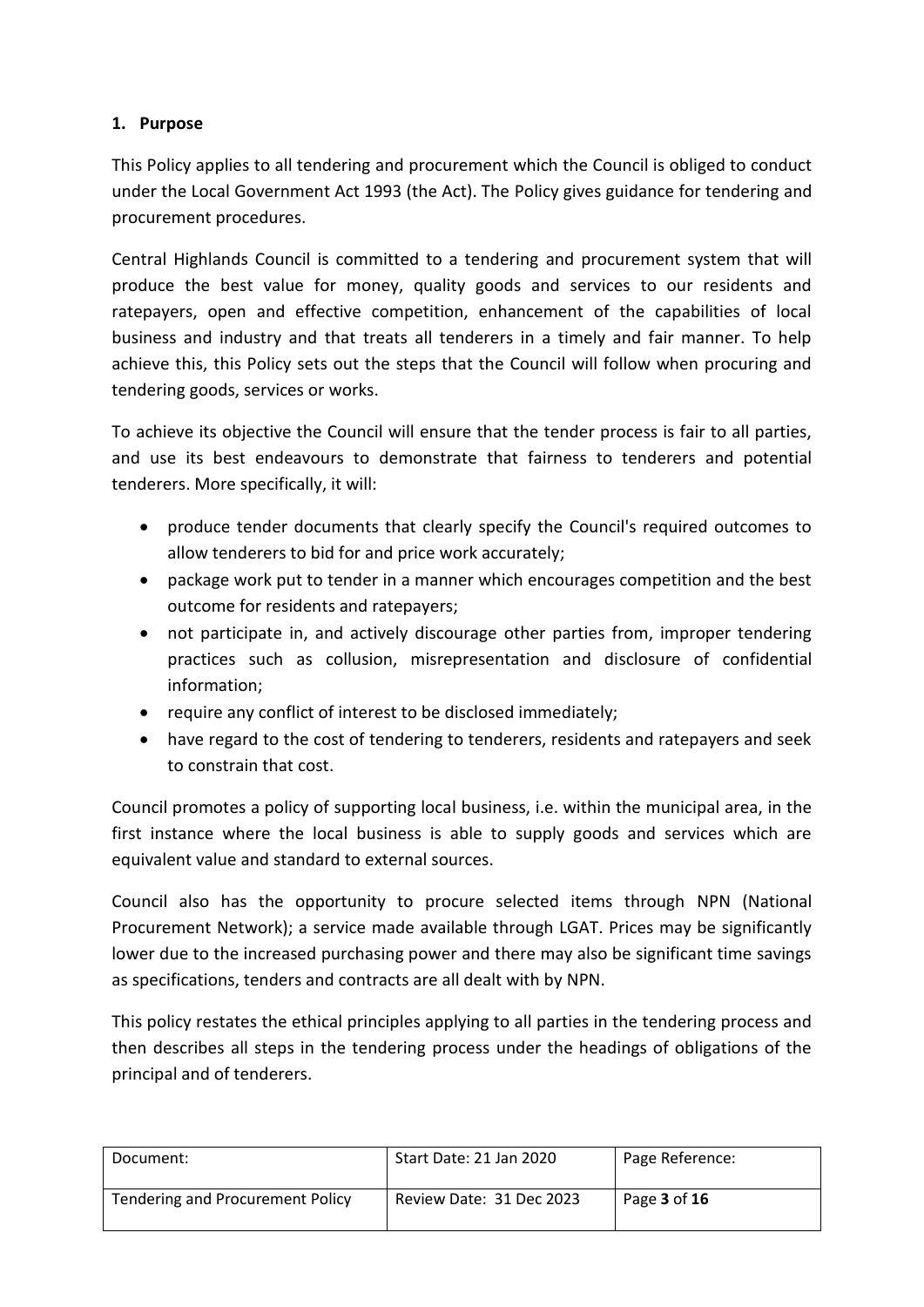Adherence to this code provides for minimum acceptable levels of behaviour from those involved in the tender process but does not minimise all areas of potential risk and associated liability.

# **2. Legislative Requirements, Regulations and Associated Council Policies, Procedures and Guidelines.**

This policy should be read in conjunction with applicable, appropriate and associated Legislative Requirements, Regulations, Council Policies, Procedures and Guidelines. These include but are not limited to:

- The Local Government Act 1993;
- Local Government (General) Regulations 2015;
- Australian Standard AS4120 1994 Code of Tendering
- Code of Conduct Policies;
- Risk Management Policy and Procedures;
- Staff Induction Procedures:
- Duty Statements (Job Descriptions, etc.);
- Fraud Policies and Procedures;
- Delegations of Authority;
- Purchasing and Payments Control Policy

## **3. Glossary of Terms**

## **3.1. This Policy**

2015-06 Tendering and Procurement Policy

## **3.2. Council**

Central Highlands Council.

## **3.3. Tender Box**

The point or place for lodgement of tenders.

## **3.4. Contractor**

A contractor is defined as a person or organisation, external to Council, engaged under a contract for service (other than as an employee) to provide specified services to Council. A contractor generally works under the supervision of a

| Document:                               | Start Date: 21 Jan 2020  | Page Reference: |
|-----------------------------------------|--------------------------|-----------------|
| <b>Tendering and Procurement Policy</b> | Review Date: 31 Dec 2023 | Page 4 of 16    |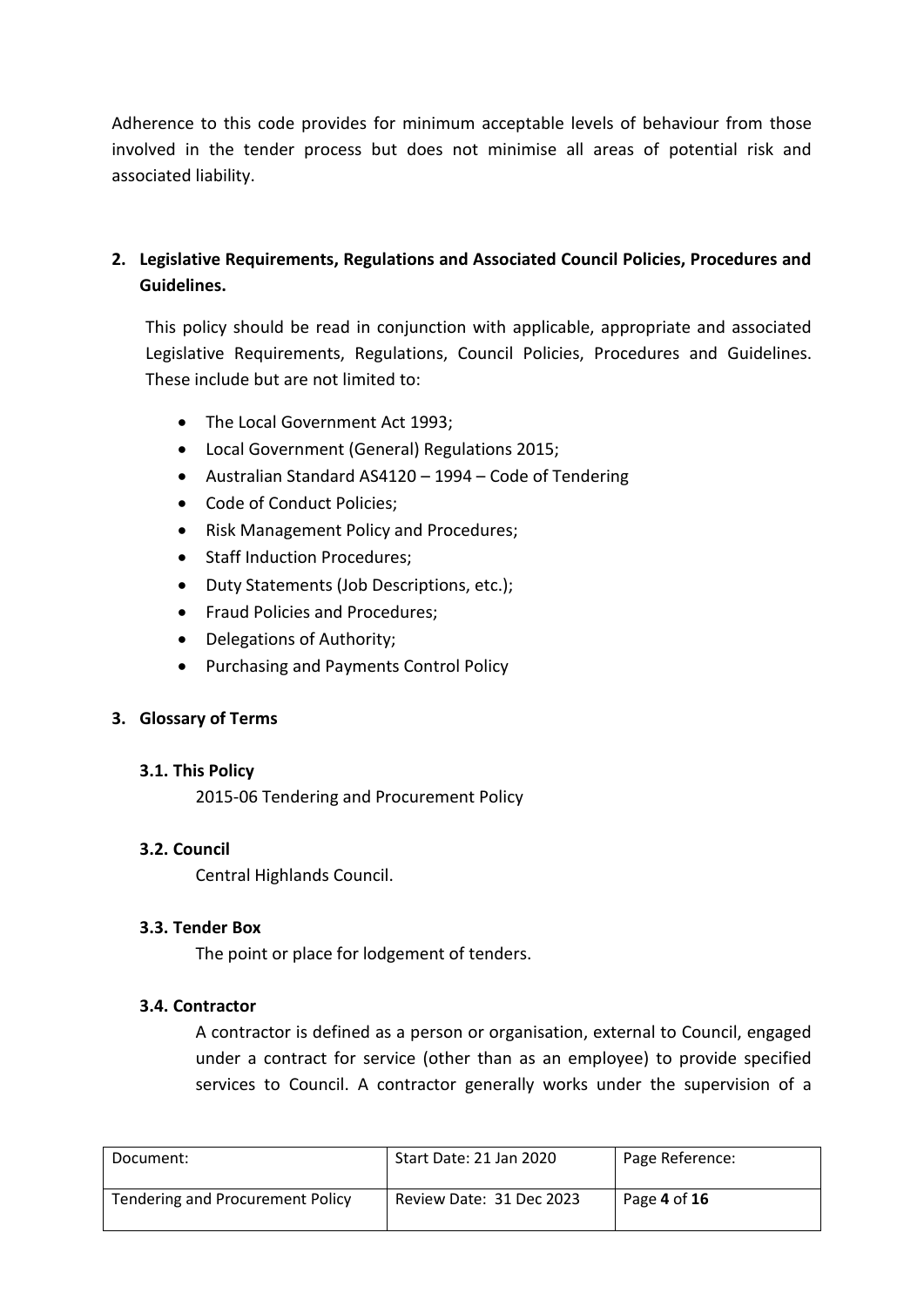Council Manager to provide services which are not readily available in the Council.

#### **3.5. Expression of Interest**

Is a means of identifying potential suppliers or contractors interested in a particular project which may ultimately submit a formal tender or quotation. This allows the Council to shortlist potential suppliers before seeking detailed offers, depending on technical, financial and managerial capacity, thus restricting the issue of formal tenders to those suppliers with demonstrated capacity.

#### **3.6. Open/Public Tender**

The formal process of publicly inviting offers through an advertisement in a local newspaper to supply goods and services, or purchase surplus items, normally involving specifications and detailed documentation.

#### **3.7. Procurement**

The entire process by which all resources are obtained by an entity, including planning, design, standards determination, specification writing, selection of suppliers, financing, contract administration, disposals and other related functions.

#### **3.8. Tender**

Is a formal offer to supply goods or services at a stated cost. A tender may be public (advertised) or selective (bids from selected contractors sought).

#### **3.9. Standing Tenders**

From time to time the Council may utilise a standing tender in which one or more tenderers are contracted through an open tender process to provide specified goods or services over a period of time without the need for a further tender process. This may be particularly relevant to supplies of general items such as stationery, cleaning products, etc.

The way in which a standing tender is established is the same as for an open tender process where the specification and description of the tender describe the intent of the standing contract and the conditions of its use.

| Document:                               | Start Date: 21 Jan 2020  | Page Reference: |
|-----------------------------------------|--------------------------|-----------------|
| <b>Tendering and Procurement Policy</b> | Review Date: 31 Dec 2023 | Page 5 of 16    |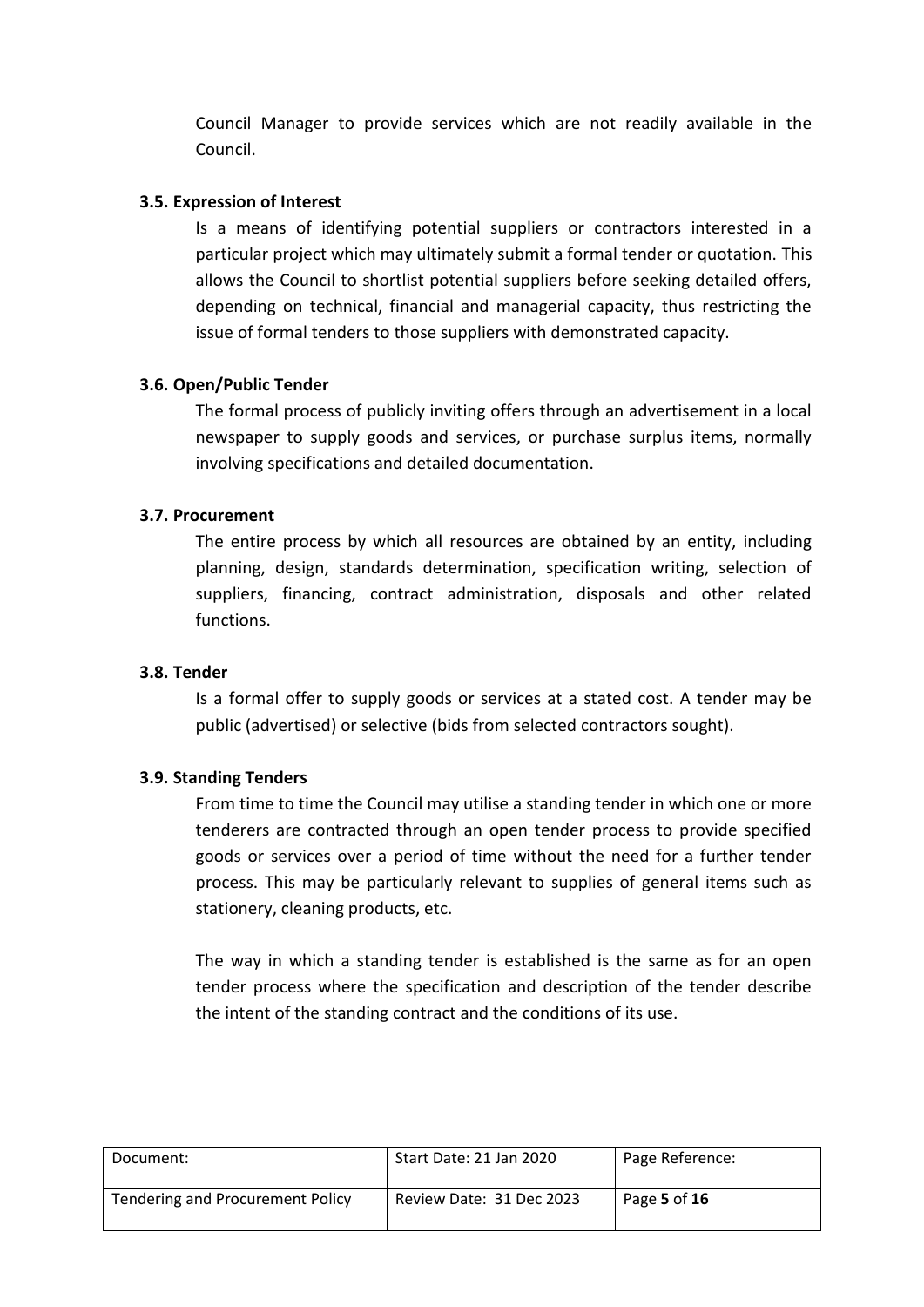## **3.10. Multiple Use Register**

From time to time the Council may utilise a multiple-use register process to establish a register of suppliers that Council has determined satisfy the conditions for participation in that register, and that Council intends to use more than once.

If it is determined that a such register will be established, the General Manager will invite expressions of interest from prospective applicants for inclusion on a register by publishing at least once in the major regional newspaper and on its website a notice specifying:

- A description of the goods and services, or categories thereof, for which the register may be used;
- The name and address of the council and other information necessary to contract the entity and obtain all relevant documents relating to the register; and
- Any deadlines for submission of application for inclusion on the register.

The General Manager will advise all prospective tenderers of the results of their application including all categories for which they are registered and the reasons for rejection of inclusion on the register as soon as practicable.

When Council wishes to use the register, the General Manager will invite all successful applicants that are registered for the relevant category to tender for the provision of the required good or service, and the tender process as outlined in this policy will be utilised.

Council will review any established register at least once every 2 years.

## **3.11. Multiple-Stage Register**

From time to time the Council may utilise a multiple-stage tendering process. This is a process by which suppliers are evaluated through stages against criteria established by the Council. This is a useful process to:

Gain market knowledge and clarify the capability of suppliers;

| Document:                        | Start Date: 21 Jan 2020  | Page Reference: |
|----------------------------------|--------------------------|-----------------|
| Tendering and Procurement Policy | Review Date: 31 Dec 2023 | Page 6 of $16$  |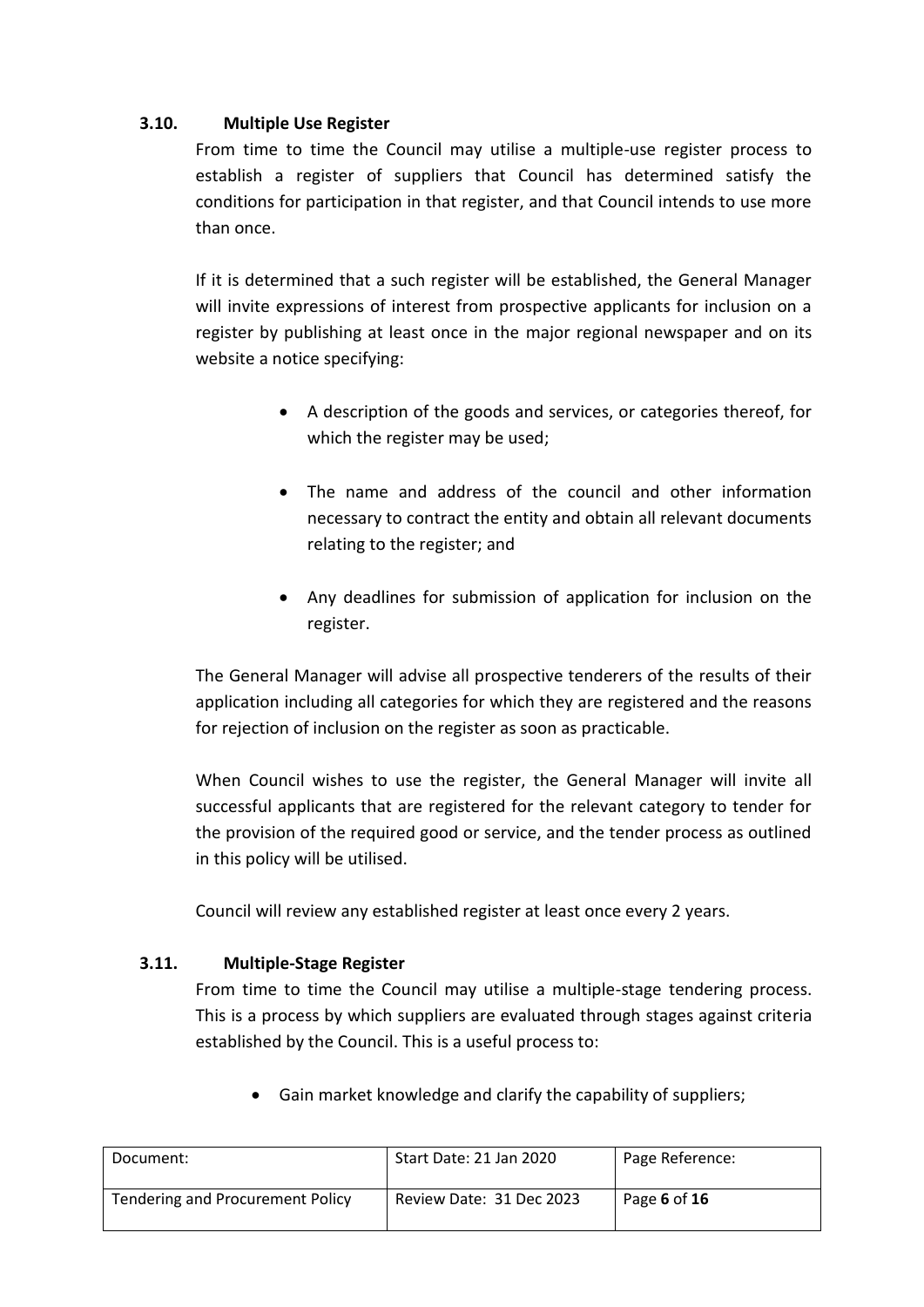- Shortlist qualified tenderers; and
- Obtain industry input.

The General Manager may call for expressions of interest from prospective tenderers and will ensure that prospective tenderers are provided with all relevant information including details as to the various stages in the tender process.

As a final stage in a multiple-stage tender process the General Manager will invite all suppliers who have met the criteria set by the Council to tender for the supply of goods or services, in which event the tender process as outlined in this policy will be utilised.

## **3.12. National Procurement Network (NPN)**

The NPN is an alliance of state and territory local government associations. The NPN combines the purchasing power of around 350 councils Australia wide.

Because LGAT is a member of the NPN, it is able to offer Council, as a member of LGAT, access to:

- Better pricing for a range of goods (savings on government list prices of up to 30%)
- Significant time saved in preparing tender and contract documentation
- Significant time saved in reviewing and appointing appropriate suppliers
- $\bullet$  The benefit of nearly always being able to purchase the goods locally so providing support to local businesses.

By Using the National Procurement Network (NPN), there is no need for Council to draft contracts, advertise, evaluate tenders and award contracts. These functions represent hidden costs that have been estimated to be in the vicinity of \$5,500 per tender.

LGAT has purchased a VendorPanel license which allows councils to create online requests for quotations from preferred and pre-qualified suppliers. VendorPanel is a secure web based system used by organisations to increase transparency, compliance and savings.

| Document:                               | Start Date: 21 Jan 2020  | Page Reference: |
|-----------------------------------------|--------------------------|-----------------|
| <b>Tendering and Procurement Policy</b> | Review Date: 31 Dec 2023 | Page 7 of 16    |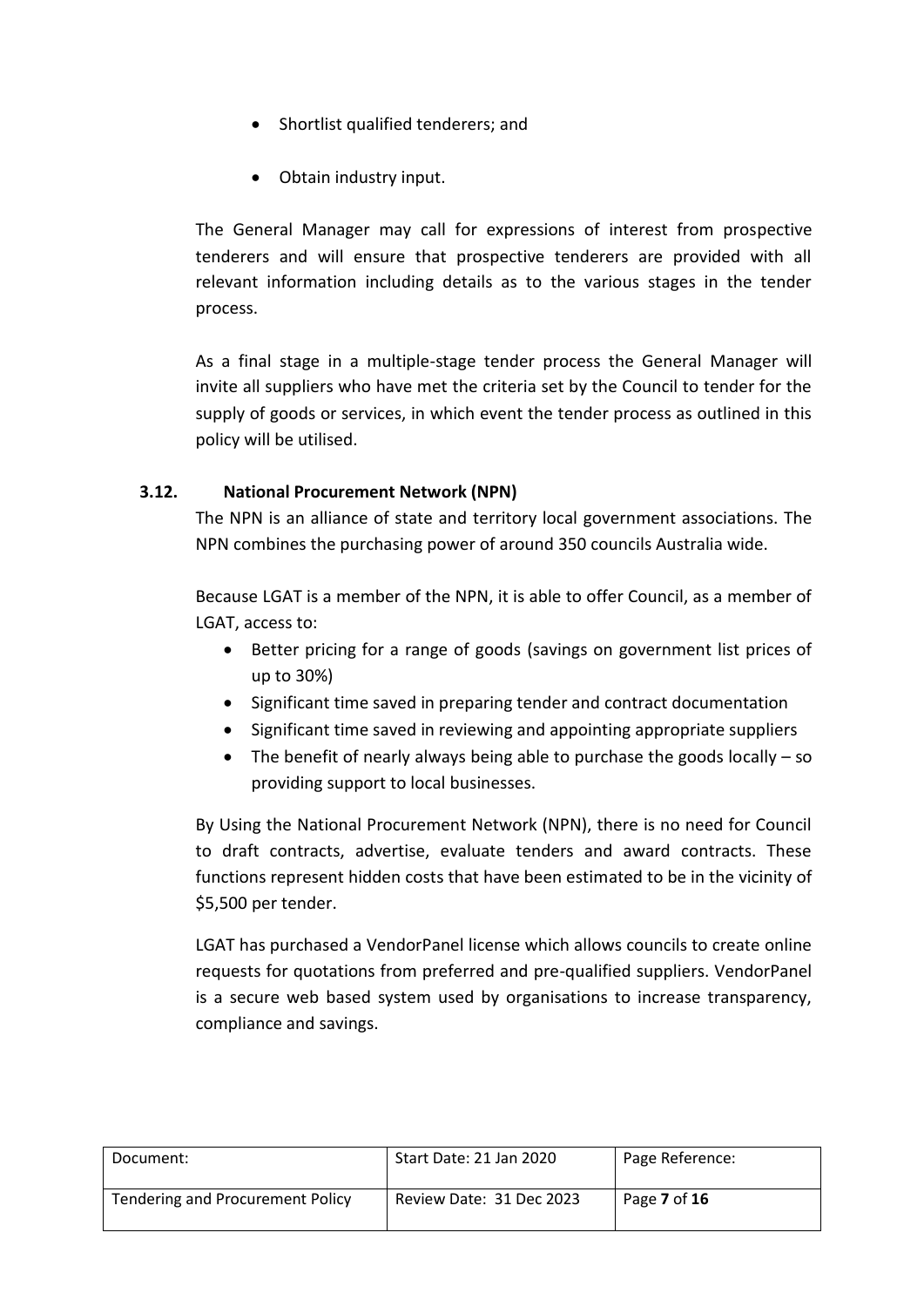## **4. Guidelines – Tendering and Procurement Thresholds**

There are a number of tendering and procurement thresholds that require different levels of involvement in planning and executing the purchase. The following table refers to the thresholds and summarises what purchasing method Council utilises based on the total dollar value of the purchase.

| <b>Procurement</b>           | <b>Minimum Requirement</b>                                                                                                                  | <b>Authority</b>                                                                                                                         |
|------------------------------|---------------------------------------------------------------------------------------------------------------------------------------------|------------------------------------------------------------------------------------------------------------------------------------------|
| <b>Value</b>                 |                                                                                                                                             | (refer<br><b>Purchasing</b><br>to<br>and<br><b>Payments Control Policy)</b>                                                              |
| Under \$5,000                | verbal<br>where<br>One<br>quotation<br>applicable.<br>Council Purchase Order<br>where<br>appropriate.                                       | Orders over \$1,000 to be<br>authorised<br>by applicable<br>Manager                                                                      |
| \$5,001<br>to<br>\$10,000    | Two verbal quotations, one of<br>which to be from a local business,<br>if applicable.<br>Council Purchase Order where<br>appropriate.       | authorised<br>be<br>To<br>by<br>applicable Manager.                                                                                      |
| \$10,001<br>to<br>\$50,000   | Two written quotations, one of<br>which to be from a local business,<br>if applicable.<br>Council Purchase Order where<br>appropriate.      | To be recommended<br>by<br>applicable<br>Manager<br>and<br>authorised<br>by<br>Deputy<br>General<br>Manager<br>or<br>General Manager.    |
| \$50,001<br>to<br>\$249,999  | Three written quotations, one of<br>which to be from a local business,<br>if applicable.<br>Council Purchase<br>Order where<br>appropriate. | be recommended<br>To<br>by<br>applicable<br>Manager<br>and<br>authorised<br>by<br>Deputy<br>General<br>Manager<br>or<br>General Manager. |
| $$250.000$ or over L Council | advertise<br>must<br>tender at a minimum in the local<br>regional newspaper and advertise<br>on the Council website.                        | each   Contracts to be awarded<br>and signed by the General<br>Manager after acceptance<br>and approval by Council.                      |

| Document:                               | Start Date: 21 Jan 2020  | Page Reference:            |
|-----------------------------------------|--------------------------|----------------------------|
| <b>Tendering and Procurement Policy</b> | Review Date: 31 Dec 2023 | Page <b>8</b> of <b>16</b> |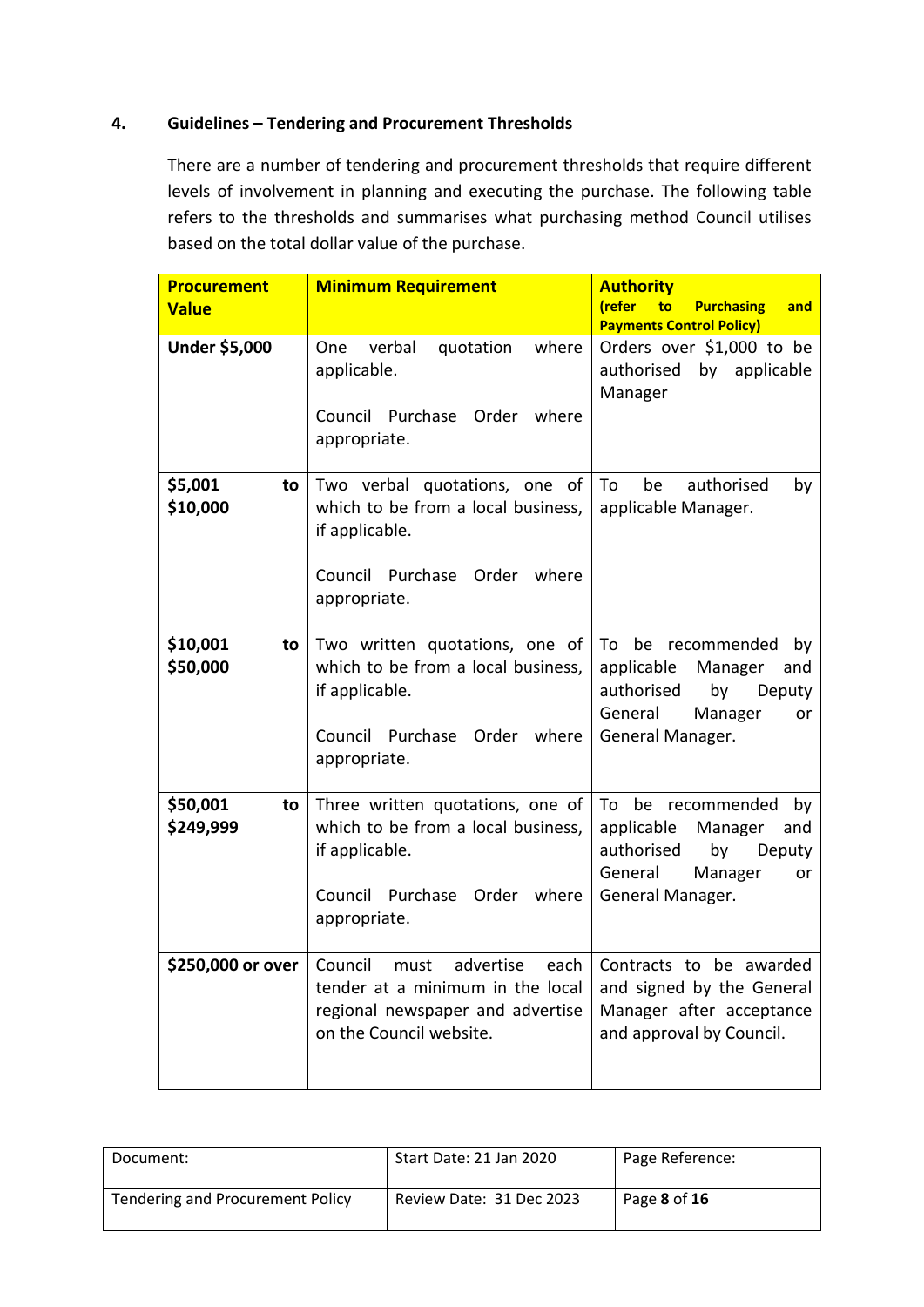#### **5. Processes and Principles**

#### **5.1. Specifications**

The Council has responsibility to its residents and ratepayers to ensure services are properly delivered. It will therefore develop specifications that clearly set out the Council's expectations. Most specifications will focus on outcomes and quality requirements, rather than particular ways of delivering a service. Some specifications may include both input and output requirements for a service.

The tender documents will require tender proposals to indicate how the performance standards will be met, and how the tenderer would measure the satisfaction levels of service users.

The tender documents will require the tenderers compliance with Council's Work Health and Safety Policy.

In developing specifications, the Council will consider the requirements of service users and may seek the views of the providers of the existing service and others providing similar services, whether in the public or private sector.

The Council will identify in the specifications any Council assets to be made available to tenderers, whether in-house or external, and may set costs, terms and conditions for the use of the assets.

No potential tenderer will have access to the final specifications prior to their formal approval and public release by the Council.

## **5.2. Public Notice**

Public notice is required under the Act to start a tender process. The Council will advertise in the Public Notice Section of the Mercury newspaper and may advertise in other newspapers or publications where appropriate. The Council will also place information on the tender on its website.

When advertising the Council will specify:

- The nature of the goods or services required:
- Any identification details allocated to the contract;
- Where the tender is to be lodged;
- Particulars identifying a person from whom further or detailed information relating to the tender can be obtained; and
- The period within which the tender is to be lodged.

| Document:                        | Start Date: 21 Jan 2020  | Page Reference: |
|----------------------------------|--------------------------|-----------------|
| Tendering and Procurement Policy | Review Date: 31 Dec 2023 | Page 9 of 16    |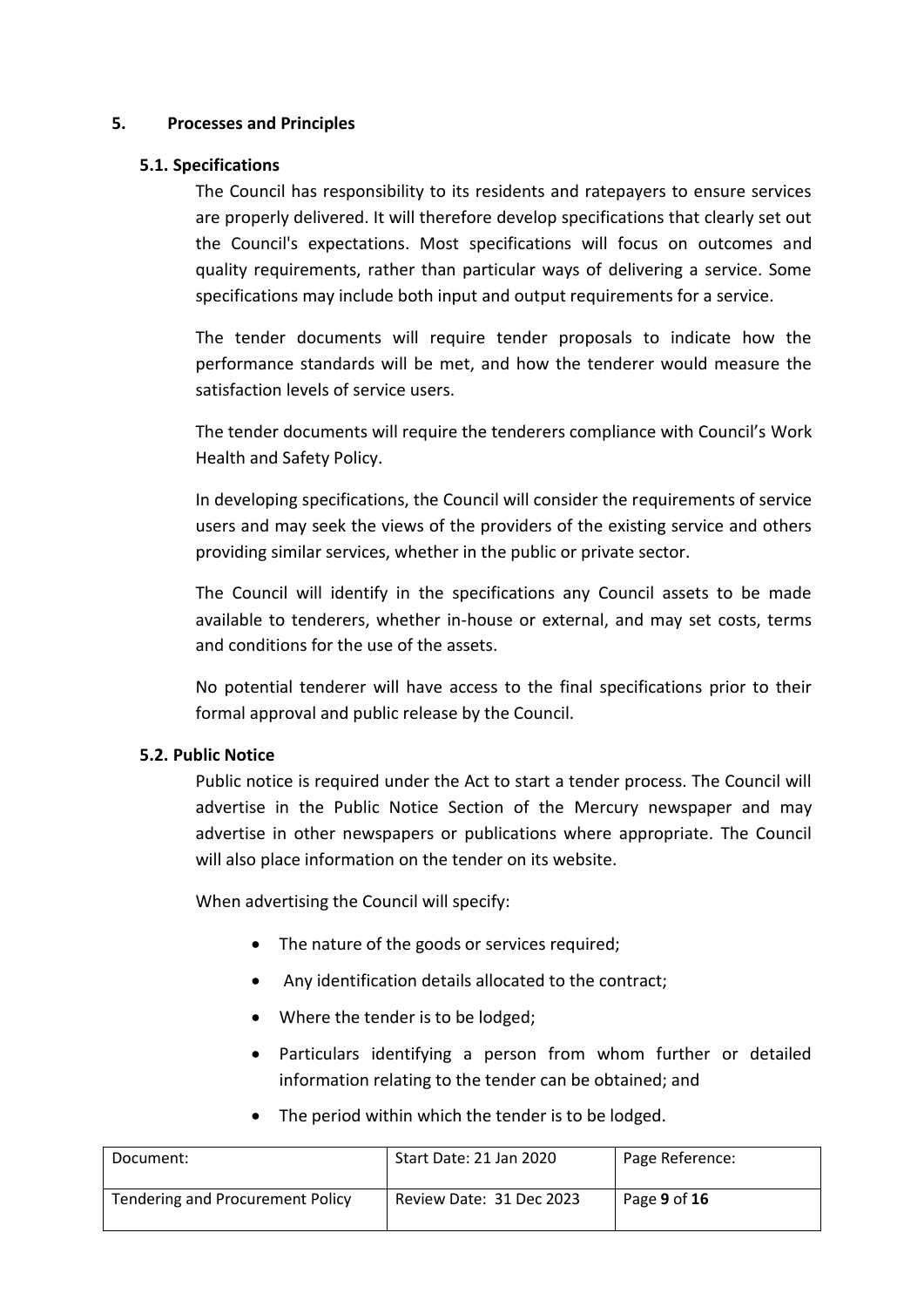#### **5.3. Variations to a Tender**

Where the Council seeks to amend or extend the closing date for a tender it will advertise the variation/s in the Mercury newspaper and on its website. If tender documents have been issued or a written tender has already been received then the General Manager will notify the recipients of the tender documentation and any tenderer in writing of the variation/s to the tender.

#### **5.4. Expression of Interest**

The Council may use an "expression of interest" process before it invites tenders. If so, it will advertise publicly the purpose and nature of the contract or project and the date by which it will invite tenders. The aim at the expression of interest stage is not to elicit tenders, but rather to assess the capacity of the respondents to undertake the work or project, and to refine the specifications. The Council will make the evaluation criteria for registration available to all respondents.

The Council will seek tenders from local business and industry if available.

The Council may invite tenders from some, all or none of the registrants, by the advertised date. If the Council does not invite tenders by that date, it will write to all registrants advising when tenders are to be invited. Respondents who are not invited to tender will be advised in writing. The Council will use this list of registrants to invite tenders for the advertised contract or project only.

#### **5.5. Invitation to Tender**

The Council will offer the same tender documents to all those who respond to an invitation to tender. A copy of this Policy will be attached to all tender documents.

The Council may impose a fee for tender documentation related to the cost of printing the tender documentation. The Council will not impose any additional fee for tender documentation unless it refunds the fee to each tenderer who submits a conforming tender. The Council will not request a tender deposit. In all cases the Council will seek to minimise the cost to suppliers of participating in the tender process.

The tender documents will include the tender evaluation criteria and identify the order of importance accorded to the criteria.

In addition, the Council will ensure that prospective tenderers are provided with all relevant information, including:

| Document:                        | Start Date: 21 Jan 2020  | Page Reference: |
|----------------------------------|--------------------------|-----------------|
| Tendering and Procurement Policy | Review Date: 31 Dec 2023 | Page 10 of 16   |

• Details of the goods or services required;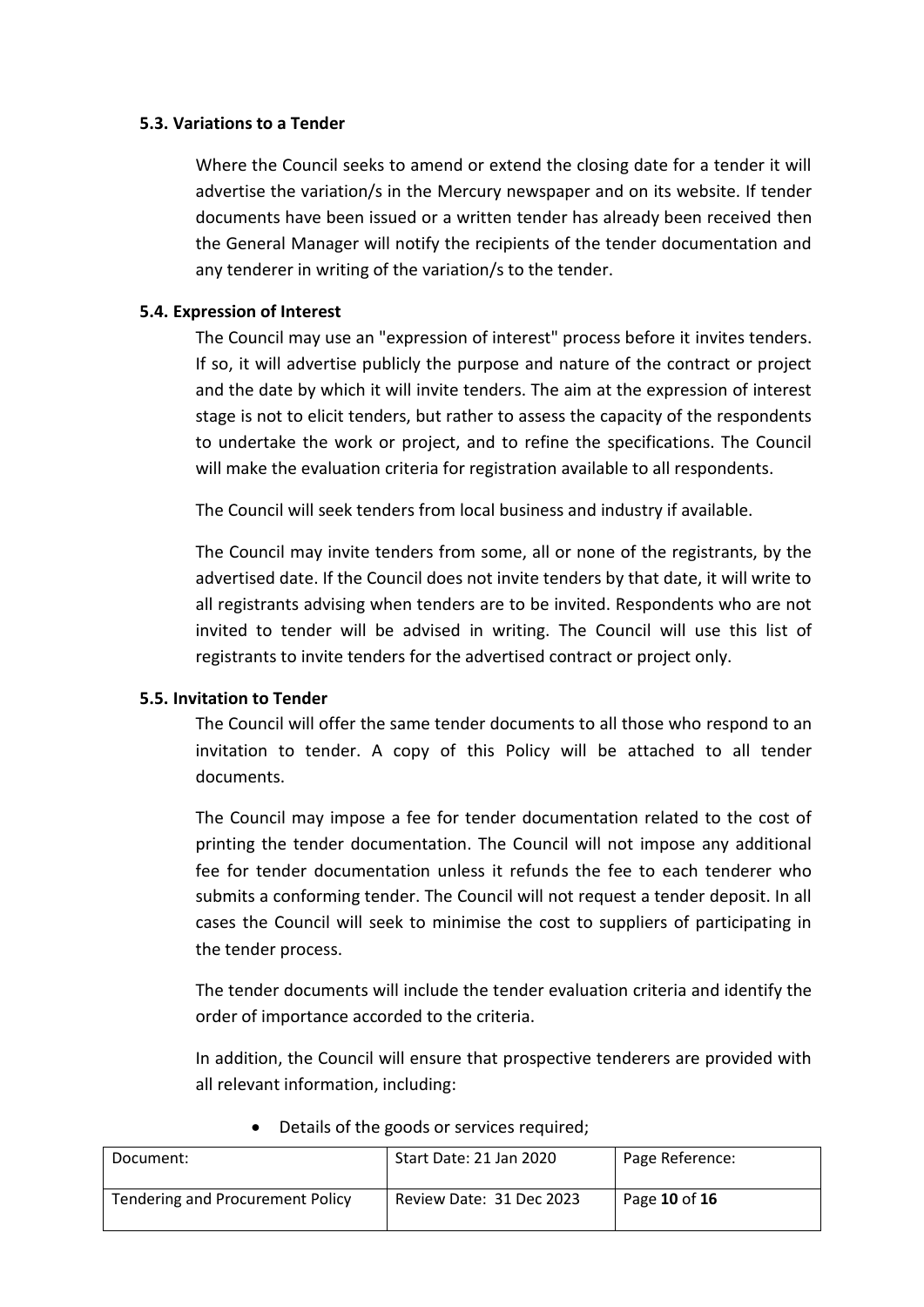- Details of the duration of the contract, including extensions;
- Any mandatory tender specifications and contract conditions; and
- A reference to the Council's Tender Policy.

If the Council gives advice, written or verbal, to a respondent clarifying the meaning of the tender documentation, it will give the same information to all other respondents in writing. The Council will keep a written record of any other verbal advice. The Council will respect the confidentiality of a respondent who discloses information which has commercial or intellectual property value. The Council will consider conducting a pre-tender briefing and may determine not to give additional information apart from the briefing.

Tenderers will generally be given a minimum of 21 days from the date on which tenders were invited in which to submit tenders. All tenders must be in writing. The submission period is determined by the nature of the tender and the Council will advise respondents in writing when it invites tenders if a longer or shorter submission period is to apply.

#### **5.6. Opening of Tenders**

The opening of tenders is not a public event. Tenders are to be opened jointly by a Councillor and either the General Manager or Council officer.

All details are to be entered into the Tender Register and must be signed off by those opening the tenders. The Tender Register is to be stored in the safe.

#### **5.7. Acceptance or Rejection of Tender**

Late tenders will not be accepted.

Any proposal that does not conform to the tender conditions may be rejected as non-conforming. The General Manager will notify any tenderer of the rejection and the reasons for the rejection.

The Council will acknowledge receipt of all tenders in writing.

#### **5.8. Tender Evaluation**

The relevant manager shall prepare an evaluation report on tenders received.

Plant and vehicle tenders shall be considered by Council's plant committee with a recommendation being made to Council for awarding of the successful tender.

| Document:                               | Start Date: 21 Jan 2020  | Page Reference: |
|-----------------------------------------|--------------------------|-----------------|
| <b>Tendering and Procurement Policy</b> | Review Date: 31 Dec 2023 | Page 11 of 16   |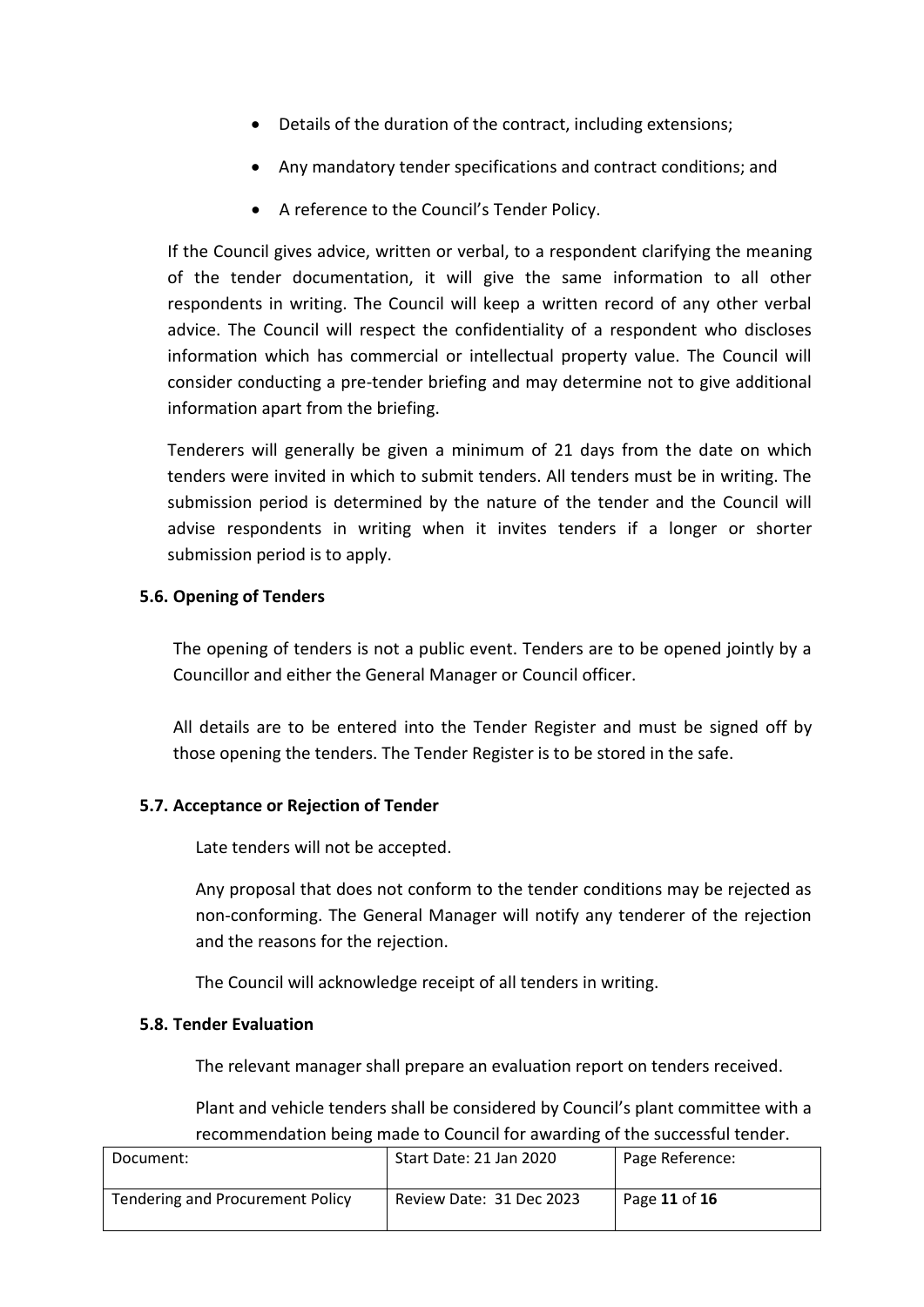All tenders will be discussed by Council in a closed session of a Council meeting.

#### **5.9. Award of Contract**

The Council may negotiate with tenderers to determine the award of the contract but must have regard to the scope of the invitation to tender at all times.

The Council will not trade the price of one tenderer against that of another tenderer. The Council will exhaust negotiations with one tenderer before beginning negotiations with another tenderer.

The decision to award a contract will be made by the Council or its delegated officer. The Council will award the contract on the basis of the best quality and value for money for the community.

The Council will have regard to the written tender evaluation report and may also have regard to other factors impacting on the best quality and value for money outcome.

The Council will promptly notify the successful tenderer by telephone and in writing and unsuccessful tenderers will be notified in writing.

#### **5.10 Notification of Awarding the Contract**

Once the successful tenderer has been notified the Council will promptly advise the unsuccessful bidders in writing of:

- The tender outcome; and
- The successful contractor.

All unsuccessful tenderers will be offered the opportunity of attending a debriefing session, and Council will document the proceedings of the debriefing sessions.

#### **6. Complaints Process**

The Council will deal promptly with any complaints about its tendering process. Each complaint will be recorded in writing and the complainant given an opportunity to discuss his or her complaint with the General Manager or a delegated senior officer.

| Document:                               | Start Date: 21 Jan 2020  | Page Reference: |
|-----------------------------------------|--------------------------|-----------------|
| <b>Tendering and Procurement Policy</b> | Review Date: 31 Dec 2023 | Page 12 of 16   |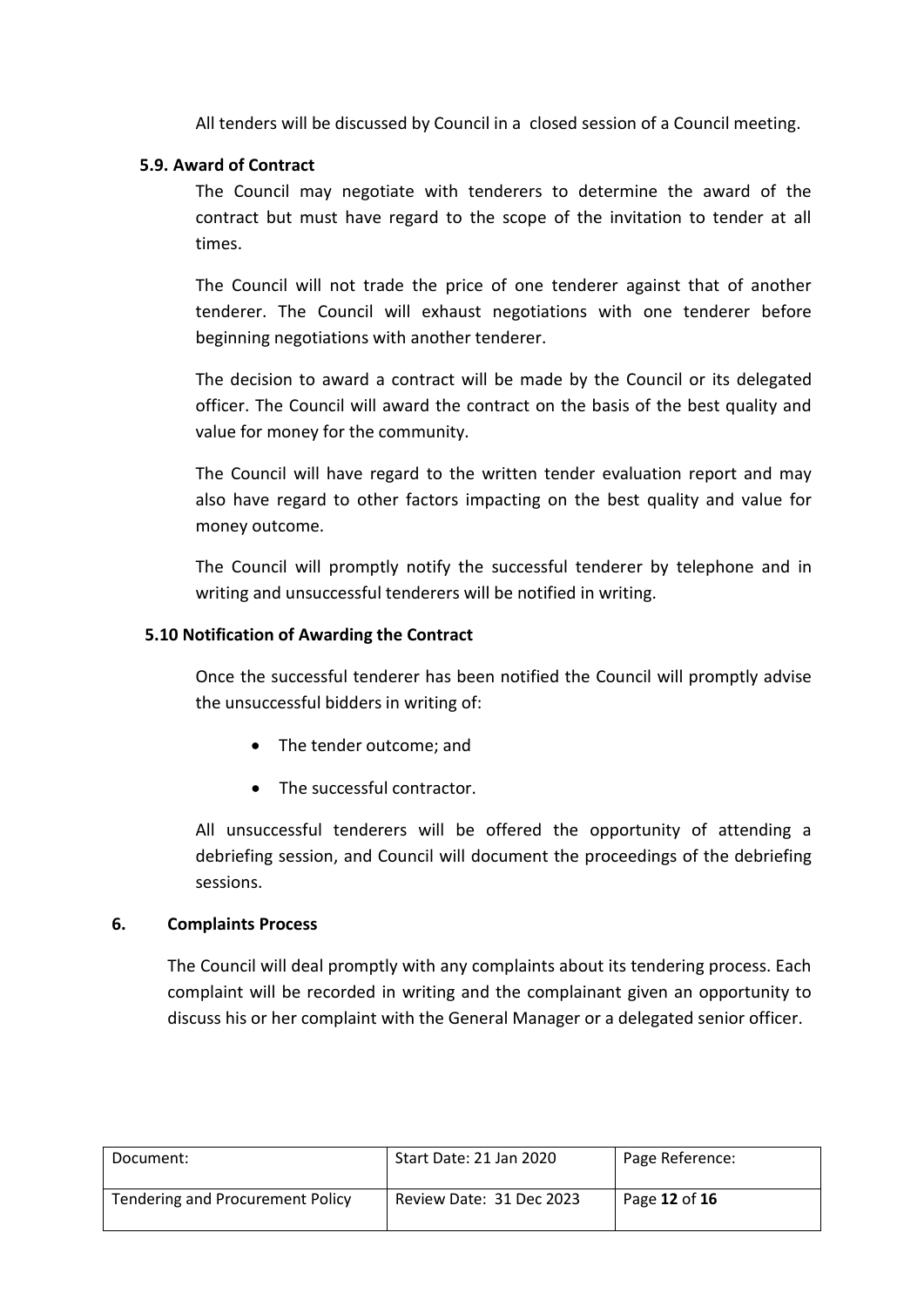## **7. Exemptions**

The Regulations provide that Councils must publicly invite tenders for the purchase of goods and services with a value in excess of \$250,000.00 (ex GST).

The Council is committed to encouraging open and effective competition between suppliers with the objective of obtaining value for money and enhancing opportunities for local business.

However, Council may not issue a tender or use a quotation process where the goods and services sought relate to:

- An emergency if, in the opinion of the General Manager, there is insufficient time to invite tenders for the goods or services required in that emergency;
- A contract for goods or services supplied or provided by, or obtained through, an agency of a State or of the Commonwealth;
- A contract for goods or services supplied or provided by another Council, a single authority, a joint authority or the Local Government Association of Tasmania;
- A contract for goods or services in respect of which the Council is exempted under another Act from the requirement to invite a tender;
- A contract for goods or services that is entered into at public auction;
- A contract for insurance entered into through a broker;
- A contract arising when the Council is directed to acquire goods or services due to a claim made under a contract of insurance;
- A contract for goods or services if the Council resolves by absolute majority and states the reasons for the decision, that a satisfactory result would not be achieved by inviting tenders because of –
	- o extenuating circumstances; or
	- o remoteness of the locality; or
	- o the unavailability of competitive or reliable tenderers;
- A contract of employment with a person as an employee of the Council.

| Document:                               | Start Date: 21 Jan 2020  | Page Reference: |
|-----------------------------------------|--------------------------|-----------------|
| <b>Tendering and Procurement Policy</b> | Review Date: 31 Dec 2023 | Page 13 of 16   |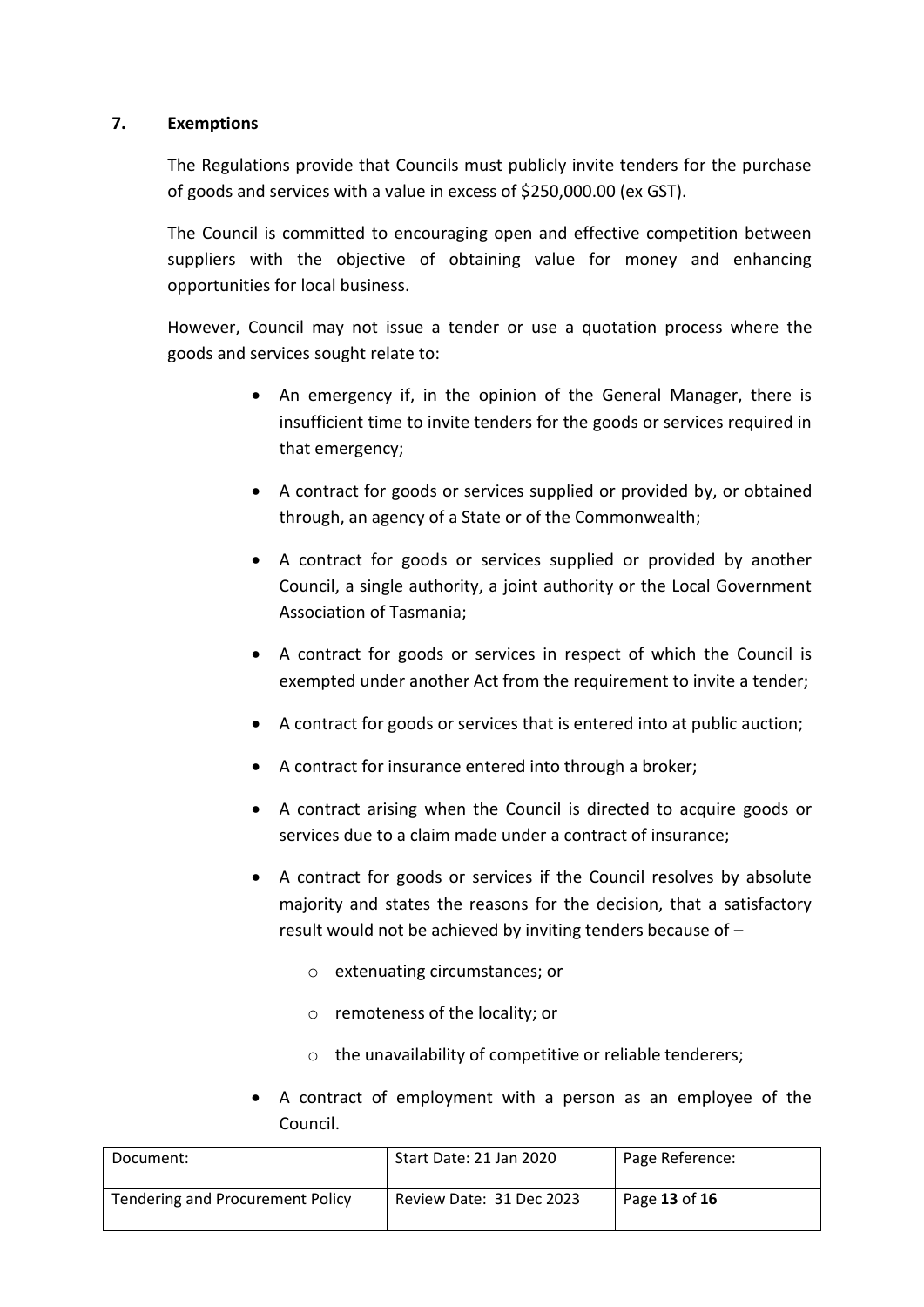## **8. Reporting**

Council will publish in its Annual Report in relation to all tenders valued over \$250,000 (excluding GST) and all contracts for the supply or provision of goods and services valued at or above \$250,000 (excluding GST), awarded or entered in the financial year, including extensions granted:

- A description of the contract;
- The period of the contract;
- The periods of any options for extending the contract;
- The value of any tender awarded or, if a tender was not required, the value of the contract ex. GST;
- The business name of the successful contractor; and
- The business address of the successful contractor.

Where an exemption has been granted from a tender process the following details will be reported in Council's Annual Report:

- A brief description of the reason for not inviting public tenders;
- A description of the goods or services acquired;
- The value of the goods or services acquired; and
- The name of the supplier.

The General Manager will provide Council with a quarterly report of any instance where a purchase of a good or service is made where a public tender or quotation process is not used where an exemption applies from the tender process.

#### **9. Confidentiality**

Council treats information provided by suppliers as confidential and will not provide this information to unauthorised persons.

| Document:                        | Start Date: 21 Jan 2020  | Page Reference: |
|----------------------------------|--------------------------|-----------------|
| Tendering and Procurement Policy | Review Date: 31 Dec 2023 | Page 14 of 16   |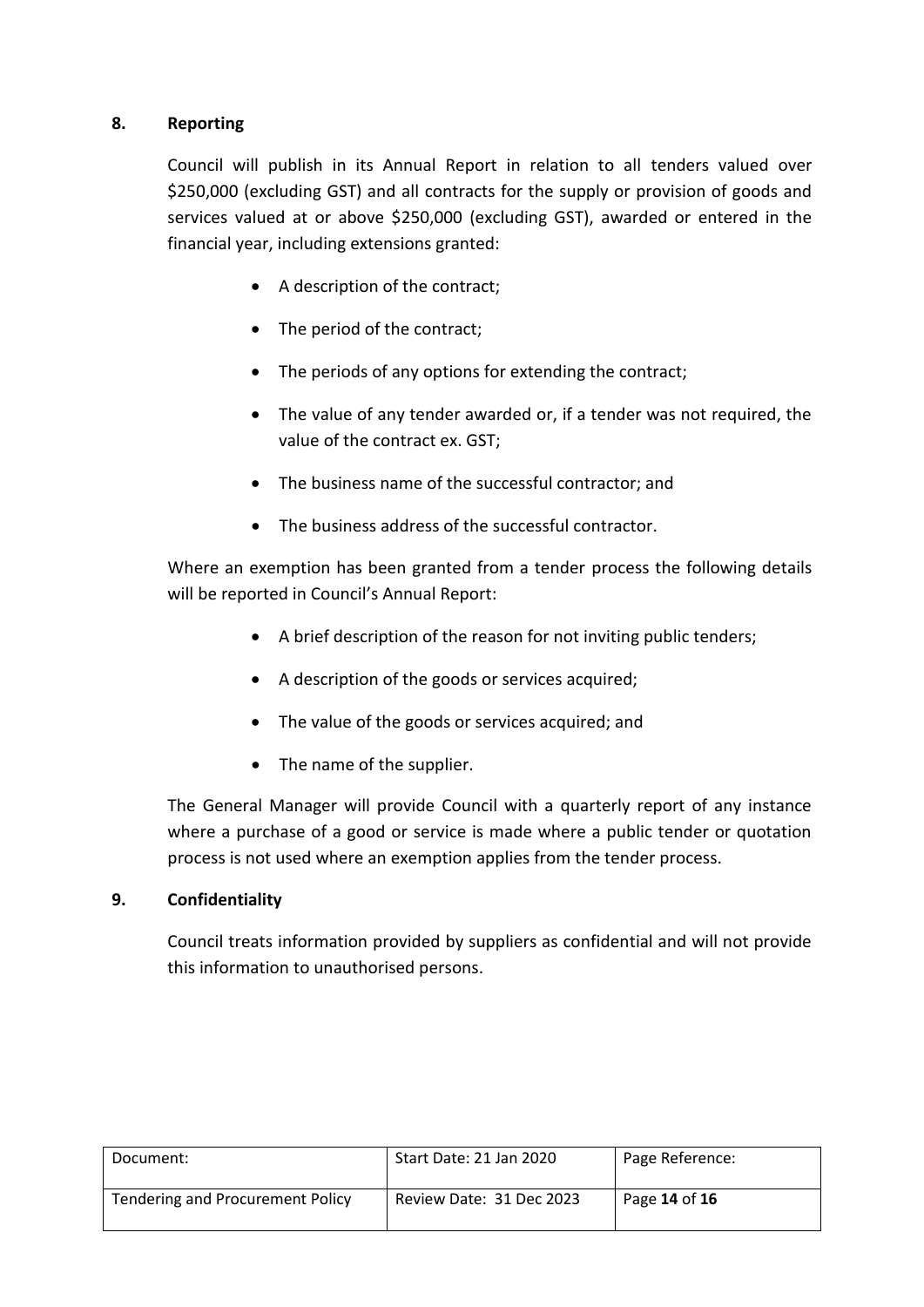#### **10. Special Considerations**

#### **10.1 Budgetary Restrictions:**

Generally, where staff initiates purchases, they are authorising the procurement and certifying that the purchase is within budget allowances and is a genuine requirement of their budget area. Regardless of delegated responsibilities and monetary limits that may be imposed on staff, procurement of goods and services are to reflect budgetary restrictions unless special authorisation has been granted by the General Manager or by Council.

Councils Purchasing and Payments Control Policy shall be read in conjunction with this policy.

#### **10.2 Sensitive Information and Conflicts of Interest**

Council employees, contractors, sub-contractors, consultants and elected members are reminded that the best interests of the Council are fundamental and are to be served at all times. Notifications of conflicts of interest (actual and perceived) are to be advised and recorded as early as possible. Disclosure of sensitive and confidential information, including prices, terms and conditions are strictly commercial in confidence and their unauthorised disclosure, particularly with a motive to provide personal financial gains or benefits is contrary to the principles of ethical behaviour and may result in dismissal, prosecution or other sanctions.

#### **10.3 Disposals and Trade-Ins.**

The disposal or trade-in of obsolete assets is an area that can be open to criticism and one in which the possibility of unethical behaviour can be perceived and needs to be controlled with guidelines and processes that will prevent or lessen unfounded criticism or claims. All disposals, write-offs, cannibalisation and trade-ins are to be considered on a case by case basis and are to be authorised by the General Manager and recorded in a Disposals Register.

Disposals of a minor nature may be negotiated between the General Manager and a third party.

Disposal of assets of considerable value or high interest items will be subject to disposal either through a tender process or be traded-in as part of the procurement deal, whichever is the most cost-effective to Council.

| Document:                        | Start Date: 21 Jan 2020  | Page Reference: |
|----------------------------------|--------------------------|-----------------|
| Tendering and Procurement Policy | Review Date: 31 Dec 2023 | Page 15 of 16   |